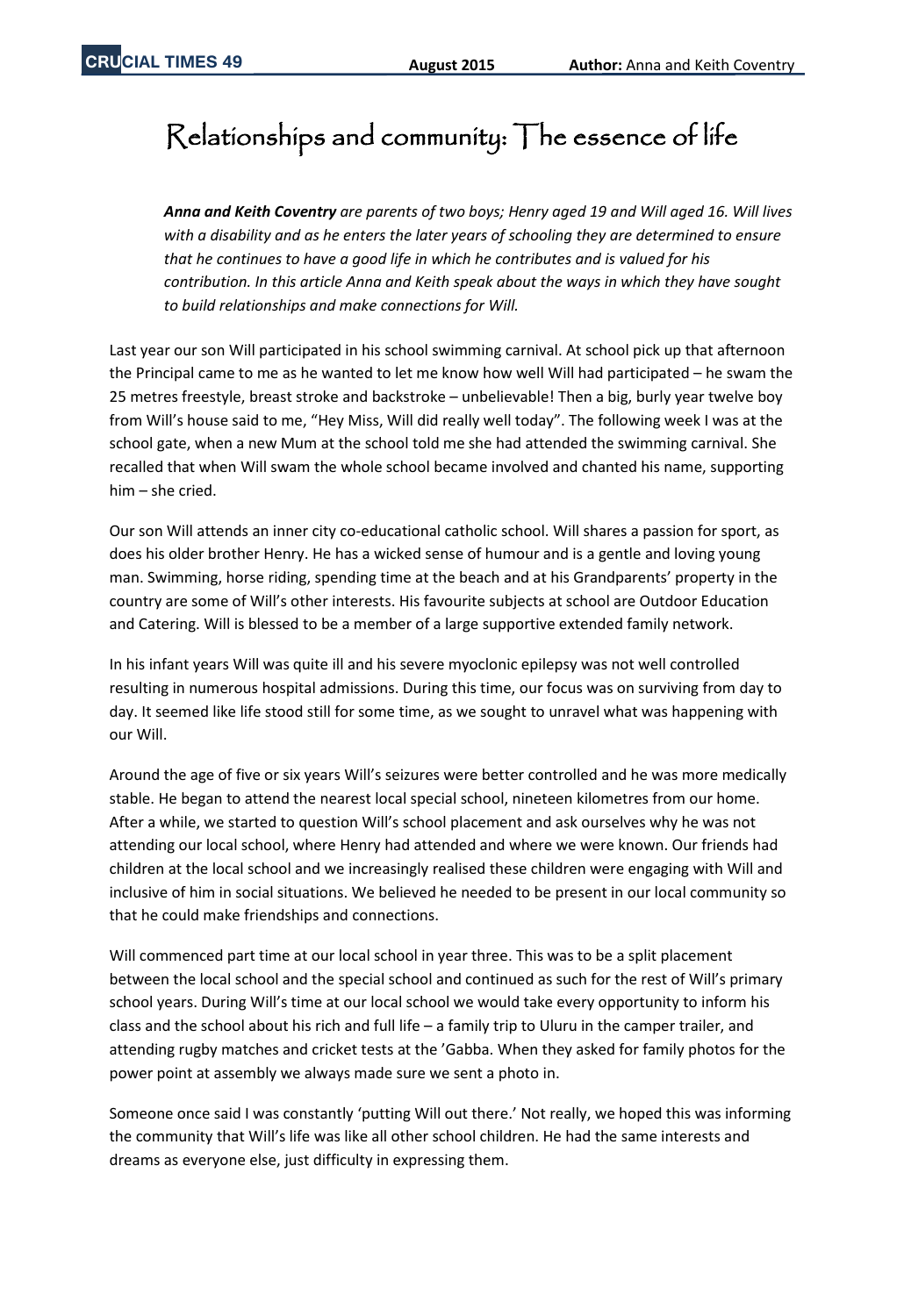Will had a group of four mates with whom he would play and socialise. When we were out and about, children were always coming up to say "hello" to Will. It was here in our local school that we first experienced the power of belonging and the support of other families. We also experienced our greatest challenges regarding inclusive education at this time. However, it was the support from other families that made us realise this was all possible and inspired us to continue to pursue our dreams for Will, especially with his secondary education.

For Will's secondary education we looked at local schools but our final choice was an inner city location. We sought a school that embraced diversity and a community where Will and we could belong, contribute and continue to make connections. This school was close to Henry's and under the auspice of the same education organisation. Will commenced here five days a week in year eight. Like all students beginning at a new high school, Will had to begin building new friendships and finding his place in the school community.

When Will showed an interest in a sport or activity we would look for ways in which he could be involved. The school has a great reputation for basketball and Will developed an interest in this. In year eight or nine he would train with the junior team and he and Keith would go along to support the senior team at their matches. As a result of being present at these matches Will was given the role of water boy. He also developed a close bond with one of the coaches who is now a significant person in Will's life.

Will has recently begun rock climbing at Rocksports as part of his outdoor education subject. As a result of this, he has become a member of the school climbing group which he attends every Thursday after school. By participating in these activities Will is building relationships and connections with people who share a common interest. Will participates in all aspects of school life – swimming carnival, cross country, cultural night and he is currently the roll monitor for his home room. Last year Will was ill and had an extended stay in hospital. During this time the school had a visitation roster whereby twice a week a staff member and three or four students would visit Will, play UNO and spend time with him. This was amazing support.

In addition to friendships and support at school, as a family we have always sought to make connections in our community - the local shops, newsagent, butcher etc. We have been very conscious of making these connections for Will and of sharing his story through our interactions, as he has difficulty telling it himself. We focus on Will's interests, achievements, hopes and dreams. As people have grown to know Will, they understand how he communicates and they look out for him. It was at our local IGA that Will first shopped independently. We have a local coffee shop that we frequently visit where Will enjoys a coffee, especially a flat white. Over the past few years they have come to know Will and are aware that he's presently undertaking a hospitality course. Henry and I were having brunch there the other day when the staff asked about Will and his hospitality course. In addition to being a connection for Will, it's great for Henry to see Will being valued. This is an informal connection but significant; it's through these sorts of interactions that we create natural supports in our community. It may lead to a part time job one day – who knows!

Now as Will reaches the final years of school, we are preparing for life after school. This is quite daunting and at times we have been overwhelmed by the enormity of preparing and planning for this next step. It was whilst attending forums and conferences we first heard about 'Circles of